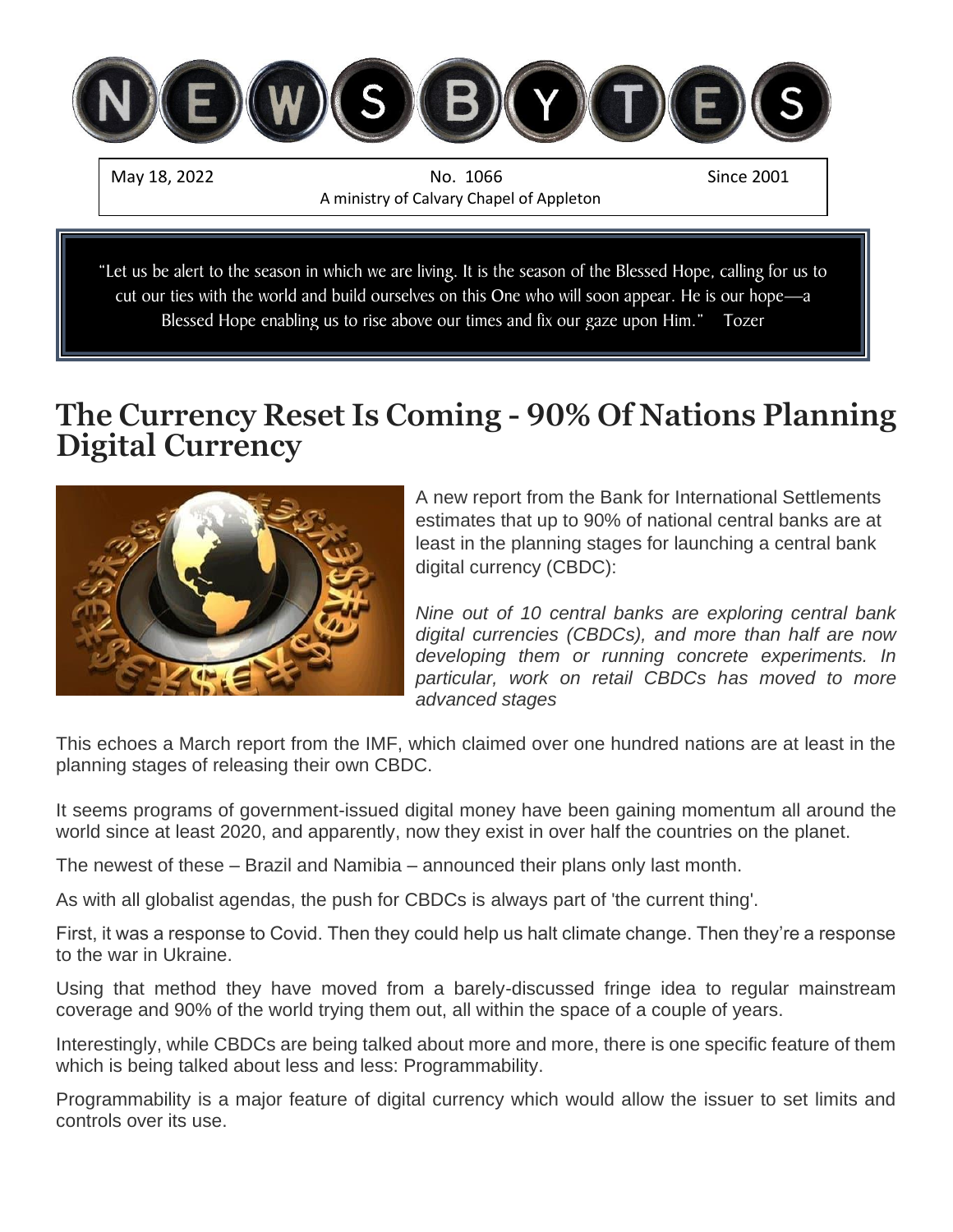Essentially, any CBDC would give either the state, the central bank or the corporation issuing the money as wages the power to control how and where the money is spent.

The end of economic freedom is coming and it's coming soon on a global scale.

Bible prophecy scholars have long warned that the scripture foretells a day when a global leader (AKA The Antichrist) will be able to control what you buy and sell with his 'mark'. The idea that money itself could be programmable so that only those 'loyal' can spend it or restricting the ability of commercial transactions to those with religious or political allegiance is a scary layer to this future scenario that is only now revealing itself.

# **Implantable payment chips: The future, or cyberpunk pipe dream?**

**By [Luke Dormehl](https://www.digitaltrends.com/users/ldormehl/)** May 15, 2022

There are [approximately 17 billion bank cards](https://www.paymentscardsandmobile.com/14-billion-cards-worldwide/) in current circulation, helping shuttle unthinkable quantities of capital around the world on a daily basis, with little more effort required from customers than a simple swipe or the tap of a payment terminal.

# CONTENTS

- **[Payments, cyborg-style](https://www.digitaltrends.com/cool-tech/walletmor-mobile-payment-chip-implant/#dt-heading-payments-cyborg-style)**
- **[Building a prototype](https://www.digitaltrends.com/cool-tech/walletmor-mobile-payment-chip-implant/#dt-heading-building-a-prototype)**
- **[The future of payments?](https://www.digitaltrends.com/cool-tech/walletmor-mobile-payment-chip-implant/#dt-heading-the-future-of-payments)**
- **[Global acceptance](https://www.digitaltrends.com/cool-tech/walletmor-mobile-payment-chip-implant/#dt-heading-global-acceptance)**

For a much smaller number of users, however, the idea of tapping a bank card or phone to pay for a product sounds hopelessly outdated and arduous.

For these people – currently numbering some 600 and counting – payments are as quick and easy as waving their hand, Jedi mind-trick style. And all it takes is a willingness to have a subdermal payment implant, around 28mm in length, implanted into their bodies.

Welcome to the (possible) future of payments – created by a Polish startup called [Walletmor.](https://walletmor.com/)

"We've designed and created the world's first payment implants that are globally accepted," Wojtek Paprota, founder and chief executive of Walletmor, told Digital Trends. "It's an open payment implant that can be used to purchase a drink in New York, a haircut in Paris, or a Pad Thai in Bangkok. It's an amazing device."

#### **Payments, cyborg-style**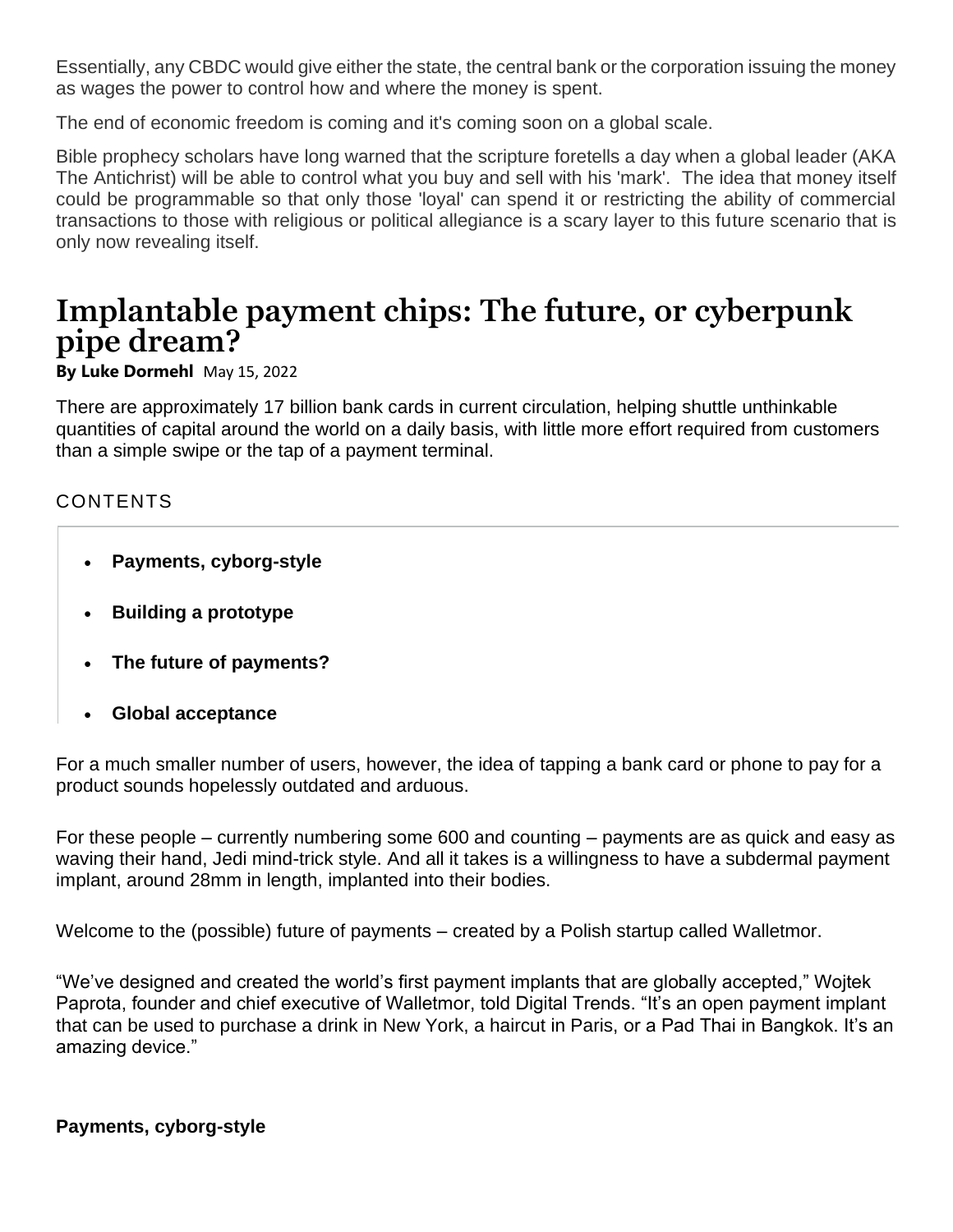# **Walletmor**

Paprota, a startup entrepreneur with a background in wealth management and finance, came up with the concept for Walletmor a couple of years ago. Reading a Polish science fiction novel, *Internet ludzi: Organizacja jutra* (*Internet of People: Organization of Tomorrow*), he was struck by an innocuous scene in which a character opened a door using an embedded smart chip.

"I thought, 'Oh my gosh, that's amazing,'" he said.

"There are already things like that on the market, but I'd never seen it done with payments."

As Paprota notes, the idea of having a device, not much larger than a grain of rice, implanted into the body is not totally without precedent. In 1998, Kevin Warwick, a professor in the Department of Cybernetics at the U.K.'s University of Reading, made headlines when he elected to have a silicon chip, encased in a glass tube, [implanted under the skin in his left arm.](https://blogs.reading.ac.uk/this-is-me/digital-identity-stories/professor-kevin-warwick-tells-his-di-story/)

The implant connected to a central computer, which allowed Warwick to open doors and switch on lights simply by walking through his lab. At the time, Warwick reported that he quickly began to feel "like the implant was one with my body."

Walletmor's chip is different, Paprota explained, because it focuses not on a "closed loop," but rather connects to an open standard: In this case, a payments platform. The fact that his company is selling the chips is also, while not wholly unique, a bit different to lab-based proof-of-concept demos.

# **Building a prototype**



Not that there wasn't a fair degree of experimentation in the path to reach this point. Once Paprota had his initial idea, he turned to Amal Graafstra, a person who had carried out some work in this field, to help him realize the dream. Walletmor's website describes Graafstra, now the company's Chief Technology Officer, as the "most respectable person in the smart implants space." But Paprota nonetheless had his concerns.

"[Amal] said, 'I cannot guarantee that it's going to succeed because I've never done something like this before,'" Paprota recalled. "I kept asking all these questions: 'What's the risk of getting an infection?' 'What's the chance of success?' 'What's the risk of failure?' What about a zillion other [questions]?' Every answer that I got was, 'I don't know, because I have never done this before.'"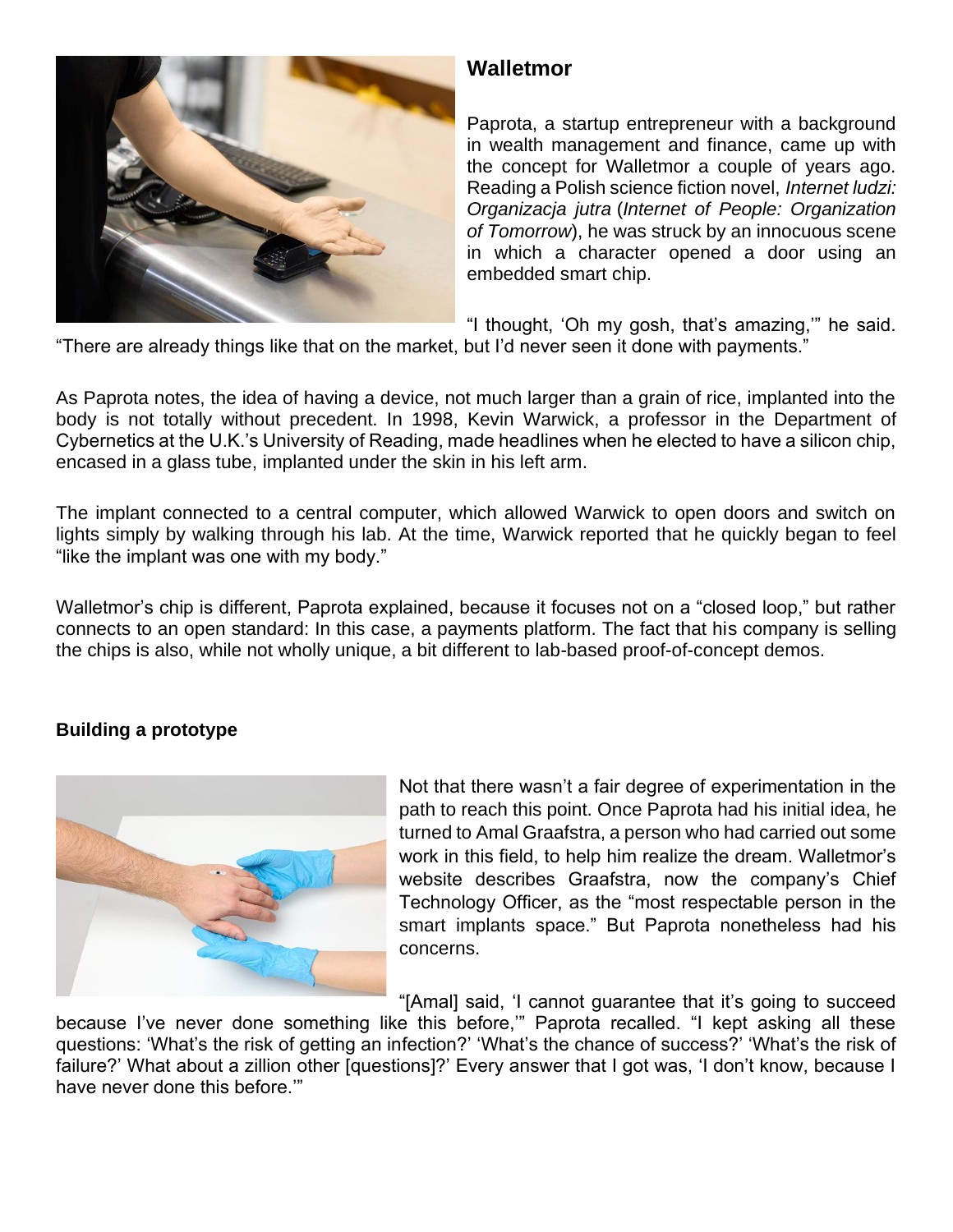Eventually, the prototype was ready and the company began marketing its Walletmor implant to customers. (Currently, it's available only in Europe, although it's hoped this will eventually expand to the U.S. as well.)

In order to use the device, customers must first order the 199 euro (approximately \$213) implant through the company's website. They next need to open a corresponding iCard or, in the U.K., MuchBetter.com account in order to create a digital wallet linkable with the implant. After that, they link the implant to the account with an easy activation code, add money to the account to begin spending, and – finally – pay a visit to their friendly neighborhood "medical aesthetics clinic" to get the chip installed beneath their skin.

The device works using near-field communication (NFC) technology, the same contactless payment system that's used in smartphones for the likes of [Apple Pay.](https://www.digitaltrends.com/mobile/apple-pay-most-popular/)

"Walletmor is only responsible for the hardware for the implants themselves; we build implants, and we deliver them to the customers," Paprota said. "When it comes to the software and cybersecurity [side of the coin], it's up to the companies we work with and the systems we use."

### **The future of payments?**



So is this the next step of payments as we know it? Paprota certainly seems confident about his vision of a [cyborgic future](https://www.digitaltrends.com/cool-tech/dt10-cyborgs-are-here-the-next-steps-will-make-you-nauseous/) for consumer payments. For now, though, he admits there are some bottlenecks. One is the fact that the device is still "relatively expensive" compared to freely available bank cards, which come with the additional benefit of not needing to be physically inserted into the body.

The implants also don't do a whole lot that other payment options aren't capable of delivering. There's no major pain point that it solves – with the

possible exception that you're unlikely to accidentally leave your subdermal chip at home, and it's probably less likely to be snatched by thieves on a night out.

Medium-term, Paprota makes an interesting point about why banks might be genuinely interested in adopting this, though. "When you have an implant installed in your hand, it becomes your default first choice payment method," he explained. "That's a great advantage for banks because when you have, say, 10 [payment] cards in your wallet, the banks are competing for your choice. The one that gets chosen wins – and let's not forget that banks make money on the transactions when we use their cards."

Realistically, however, it's going to take more than saving spenders seconds on a payment for the majority of people to willingly undergo elective surgery – no matter how minor – in order to become one with their bank. That's where the future bit comes in.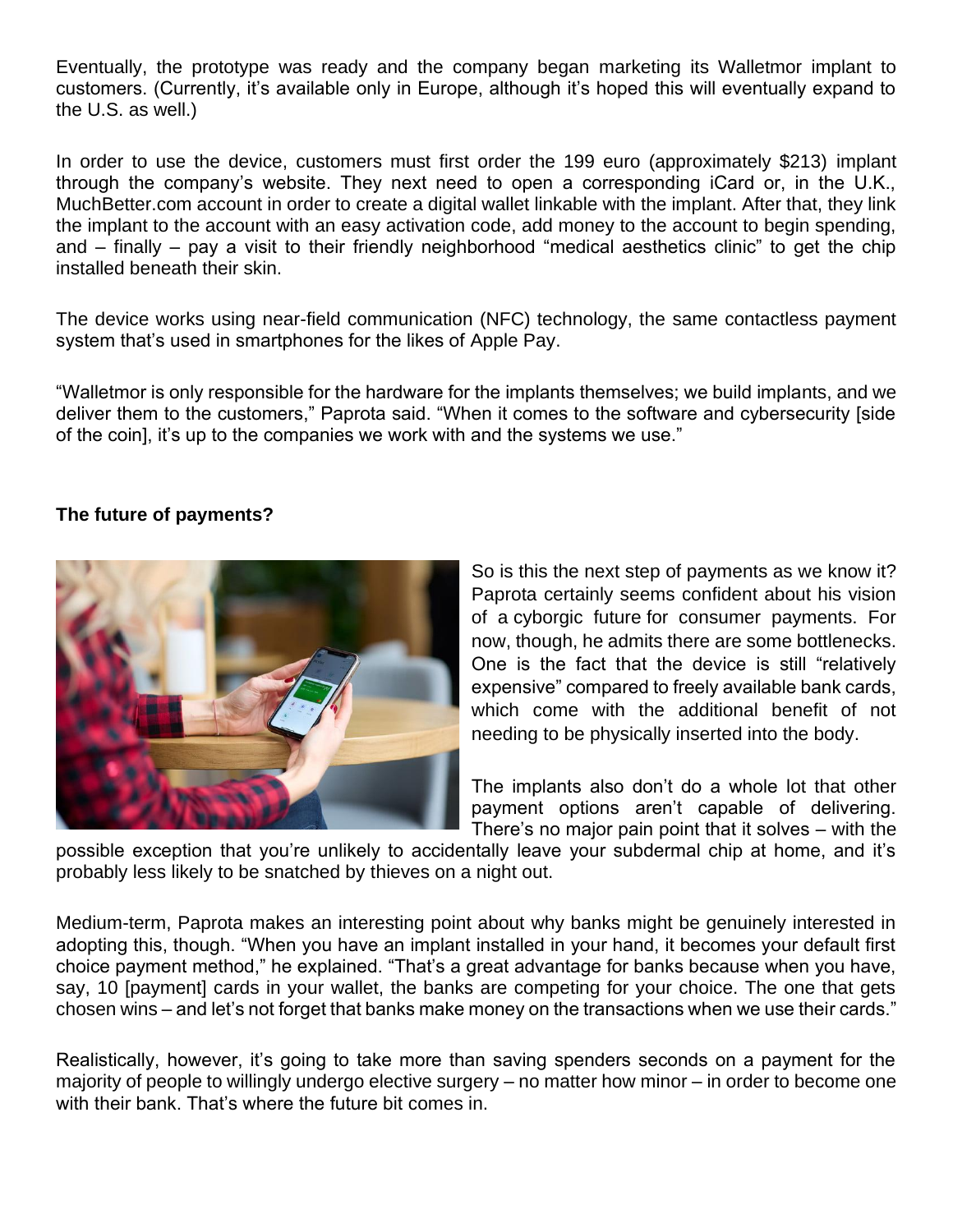"We are planning to introduce multiple applications to our implant to create an ecosystem," said Paprota. "Then it's not only a payment implant, but a way of managing our digital and physical identity. Apart from paying, you could use this … at the airport for your passport or to provide medical certification, such as a COVID pass. If you have an accident, this could be installed in your body to make sure that the first responder gets the most crucial data to provide you with the appropriate first aid. The more applications and features you get within one implant, the more attractive it will get to customers. Think of it as an aggregator of our identity."

## **Global acceptance**

Whether that happens remains to be seen. Paprota may talk about the world's first payment implants as "globally accepted," but your mileage for "accepted" might vary. Paprota is under no illusions, though. He knows, in the words of organizational theorist Geoffrey Moore, that this kind of tech has a whole lot of [chasm-crossing](https://www.stratrix.com/crossing-the-chasm/) to do before it's universally accepted. He just happens to have faith in the general public's proverbial chasm-leaping abilities.

"I believe that the most important challenge that we are facing at the moment is the social acceptance of this device," he said. "The social acceptance and the wave of skepticism come from older generations that are not that keen on any sort of changes. But if you look at the [history of] personal computers and the internet, it was also developed and heavily supported by the younger generations. It took not one year or two years, but at least 10 years to fully commercialize it – [and you still] see some older people not having the personal computers, and not using it. I believe it's going to be the same for implants. But I'm fully committed to that, and I'm ready to work for the next 30 years on this project."

Coming soon(ish) to an arm near you.

# **Is An EU Army On The Horizon?**



## **The special "Future of the EU" Conference came to a conclusion a few days ago.**

There may have been a familiar veneer of "public consultation", but the aim of the conference was simple: tell the EU to do what they've already been planning to do for years.

If that wasn't clear from the outset, it became unavoidably obvious a couple of days ago when the conference's list of

49 "recommendations" was published on April 27th.

We have picked out some of the more troubling ones to discuss.

There's number 21, for example, which suggests that the EU improve its capacity to take speedy and effective decisions, notably in Common Foreign and Security Policy (CFSP), speaking with one voice and acting as a truly global player, projecting a positive role in the world and making a difference in response to any crisis.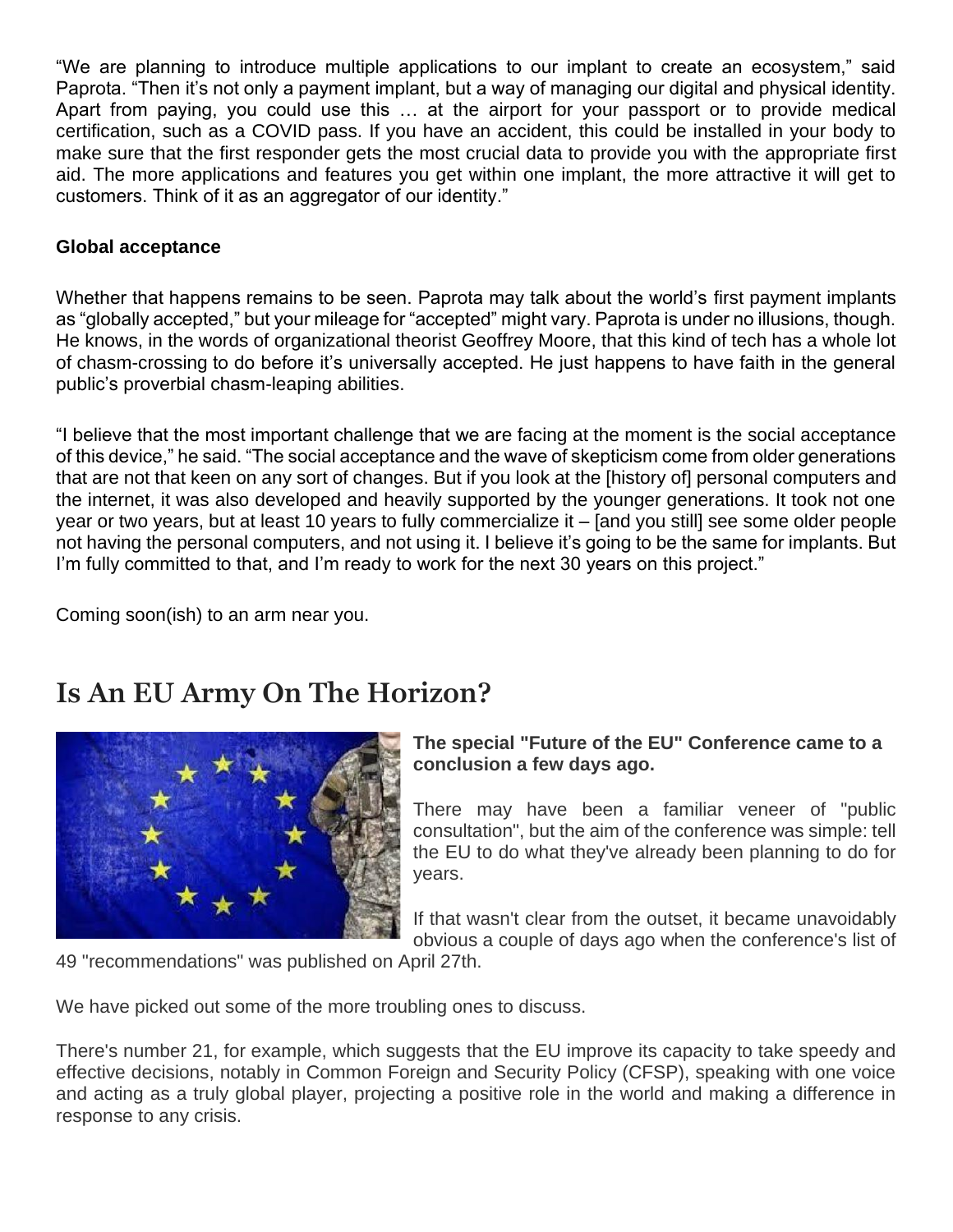This sentiment is repeated in Number 39, where the conference claims there is a need to improve the EU's decision-making process in order to ensure the EU's capability to act, while taking into account the interests of all Member States and guaranteeing a transparent and understandable process for the citizens.

# **And they intend to do that by changing the voting system.**

All issues decided by way of unanimity should be decided by way of a qualified majority

Taken together these measures would pretty much eradicate the national veto, and see member states potentially subject to legislation imposed against their will. A huge knock to national sovereignty.

They also want to strengthen the role of the High Representative to ensure that the EU speaks with one voice

Which is a roundabout way of saying "centralising power".

Most concerning, though, is recommendation 23:

"We propose that the EU continue to act to promote dialogue and guarantee peace and a rules-based international order, (36) strengthening multilateralism and building on long-standing EU peace initiatives which contributed to its award of the Nobel Prize in 2012, while strengthening its common security."

Which sounds harmless enough (apart from the shameless self-congratulatory reference to the Nobel Peace Prize), except they intend to achieve these ends using a new EU Army.

The EU's joint armed forces that shall be used for self-defence purposes and preclude aggressive military action of any kind, with a capacity to provide support in times of crises including natural catastrophes. Outside European borders it could be deployed in exceptional circumstances preferably under a legal mandate from the UN Security Council and thus in compliance with international law38, and without competing with or duplicating NATO and respecting different national relationships with NATO and undertaking an assessment of EU relations with NATO in the context of the debate on the EU's strategic autonomy.

A potential EU Army has been a talking point for years, but most often simply dismissed as Eurosceptics scaremongering. In fact, further down in point 21, the conference adds:

The EU should reflect on how to counter disinformation and propaganda in an objective and factual way

Somewhat ironic, because as recently 2 or 3 years ago, the "EU Army" itself was described as "misinformation". A "lie" spread by "Brexiteers" according to the Guardian, or "as true as saying Elvis lives" according to Emily Thornberry.

Following the Brexit vote, everyone from Politico to the Atlantic Council was attempting to dispel the "myth" of the EU Army.

The EU itself published an article on their official site debunking the "EU Army myth" in June of 2019.

Then, just last month, the EU voted to create a "rapid reaction military force" of 5000 troops.

Funny how things change.

Now, all the outlets which had previously "fact-checked" the idea of an EU Army, or dismissed it as a "conspiracy theory" are discussing its existence as more or less inevitable. Foreign Policy asks "Is an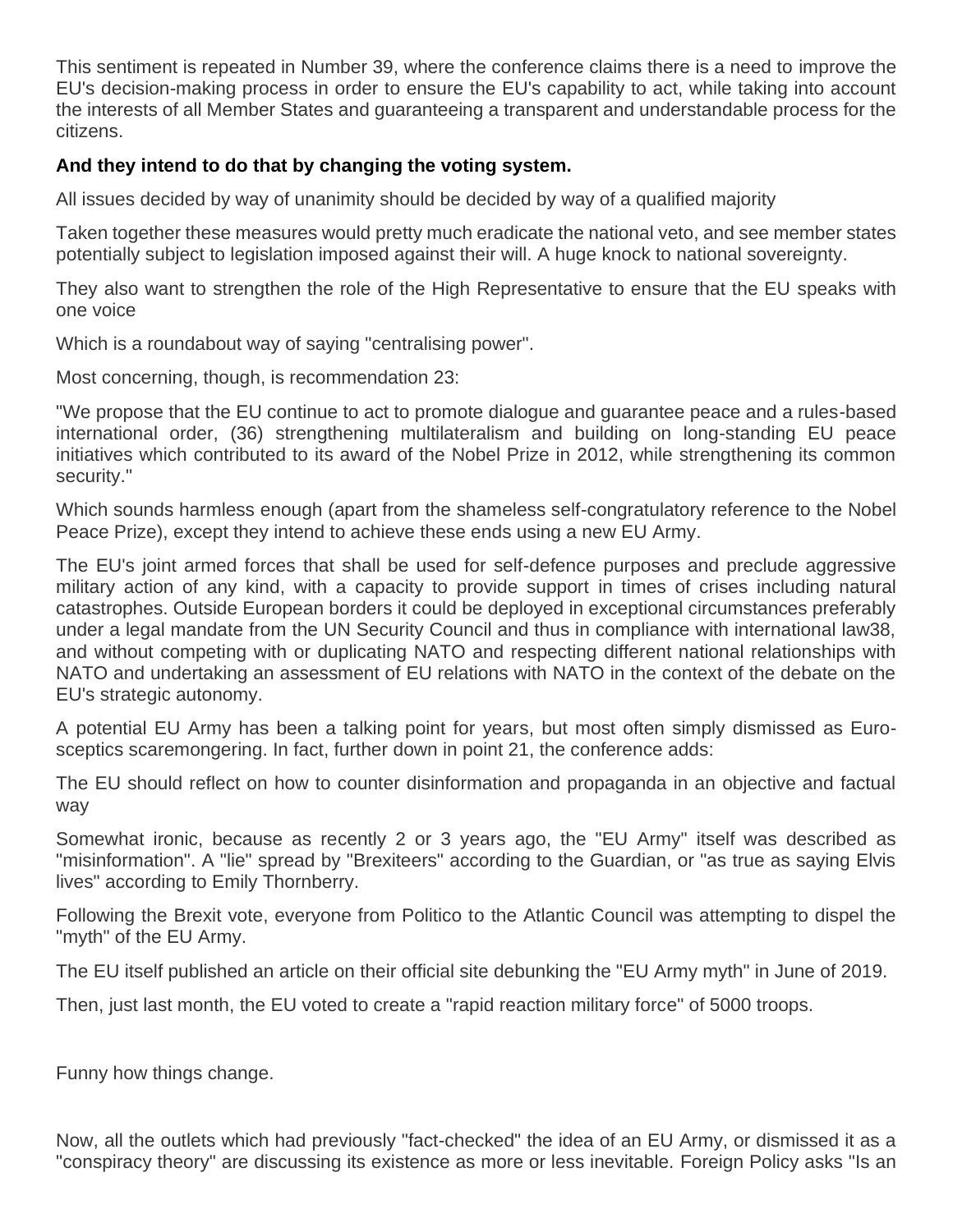EU Army coming?", while This Week is weighing the pros and cons, and the New European suggests "Maybe we need an EU Army after all".

This might seem like a sudden volte-face, but to anyone paying attention it is anything but surprising.

Despite the waves of propaganda calling the plan a myth, the fact of the matter is that prominent political voices from Macron to Merkel to Juncker have been calling for an EU Army for years. The years-old agenda was given new life by the US's withdrawal from Afghanistan. The carefully-engineered shambles was said to "highlight the need for an autonomous European military".

The story was that the US had withdrawn in chaos and abandoned their native allies, and an EU military - filled with happy-clappy European empathy, not heartless American pragmatism - would have stayed longer and air-lifted more people to safety.

These rumblings grew louder after Russia launched its "special operation" in Ukraine, with Foreign Policy claiming the "war in Ukraine has turned the EU into a serious military player", and Investigate Europe pointing out that "Putin is doing more to bolster European military unity than decades of EU initiatives".

Outside of the propaganda narratives, though, the pure and simple truth is that the EU Army is already a semi-reality.

As this article in the Defense Post points out, "the framework of a unified European military is already in place".

EuroCorps has existed since 1992, and is described as "a force for the EU and NATO". Essentially it's a link between the NATO command structure and the EU. It's a token force, and barely used, but sits there waiting to be adapted and expanded.

The Berlin Plus Agreement, signed between NATO and the EU in 2002, permits the EU to draw on NATO resources (Vehicles, weapons etc) to participate in conflicts in which NATO chose not to participate.

In 2018 the EU launched the European Intervention Initiative,

Only last March, the EU launched their new "Strategic Compass" initiative, alongside creating the "European Peace Facility", a 5 BILLION Euro "off-budget" project designed to "enhance the EU's ability to act as a global security provider".

You can see how these documents allow for a smooth segue from "NATO-backed US Imperialism" to "EU Peacekeeping" in the geopolitical narrative.

The EU Army will be sold to the US as "European partners stepping up to the plate" and taking some of the burden of "policing the world", while in the EU/UK it will be billed as the EU "asserting its independence from US foreign policy". Neither will be true.

It might signal a genuine change in the paradigm, a relocation of the seat of power further East as the crumbling US is abandoned and the heart of global hegemony shifts towards the EU. Maybe.

Either way, the end result will be the same people spending our money on the same weapons, pursuing the same policies, telling the same lies...just with a new name over the door.

That was always the plan.

The pieces of the EU Army already exist, they just needed a reason to be assembled. And thanks the US's "chaotic" withdrawal from Afghanistan, and Russia's "Special Operation" in Ukraine, it looks like they've got one. "What happened in Afghanistan was a defining moment," said Nathalie Loiseau, who chairs the European Parliament's subcommittee on security and defense.